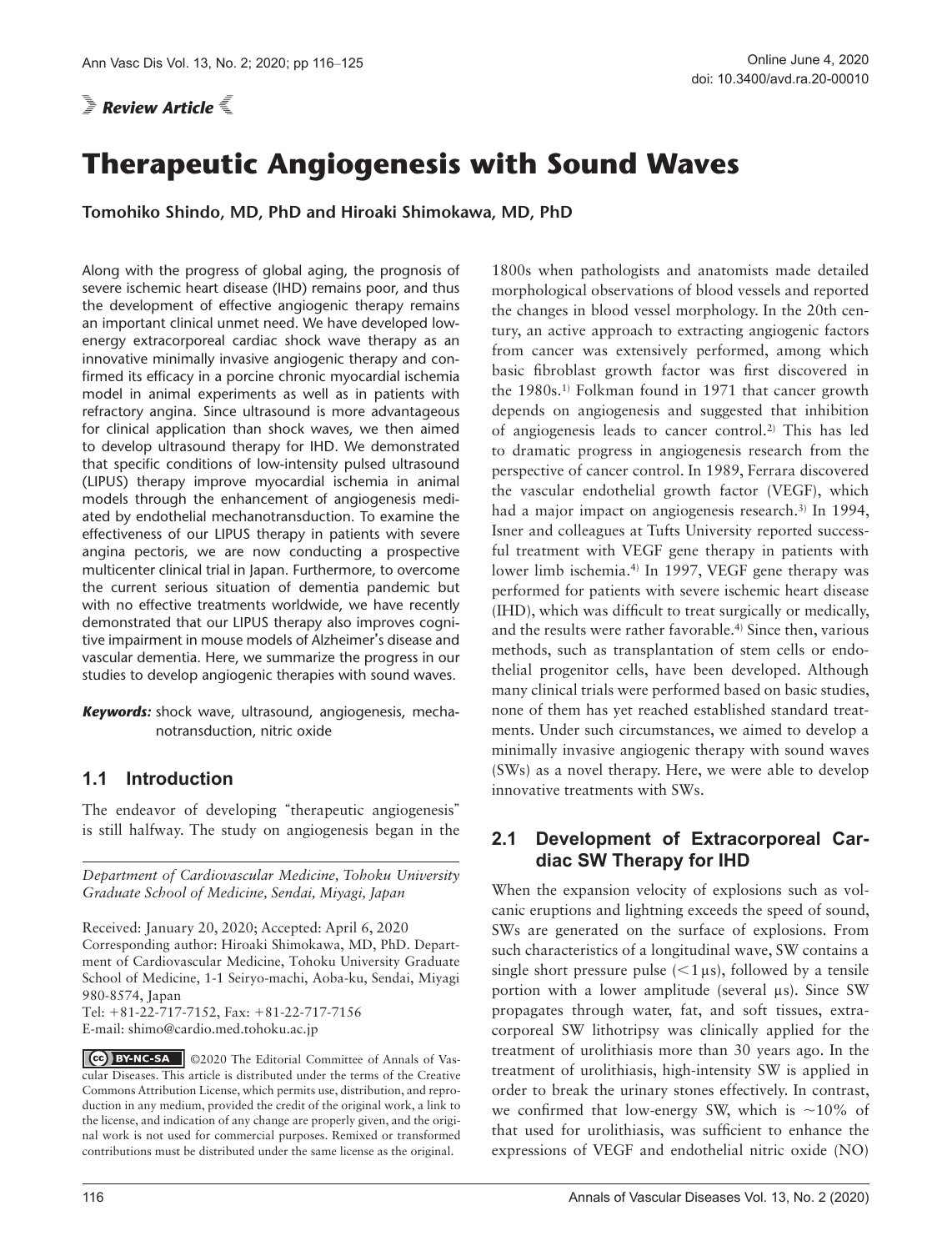synthase in cultured human umbilical vein endothelial cells  $(HUVECs).<sup>5)</sup>$  Then, we conducted a series of animal experiments using a porcine model of chronic myocardial ischemia and clinical trials in patients with refractory angina to evaluate the efficacy and safety of this low-energy extracorporeal cardiac SW therapy.<sup>5-7)</sup>

The number of patients with severe angina pectoris without indication of percutaneous coronary intervention (PCI) or coronary artery bypass grafting (CABG) has been increasing. Based on the data of our in vitro studies with HUVECs, we examined the effect on myocardial ischemia of low-energy SW therapy in a porcine model in vivo.5) By placing an ameroid constrictor around the proximal segment of the left circumflex coronary artery (LCx), we made a porcine model of chronic myocardial ischemia. The ameroid constrictor gradually induced a total occlusion of the coronary artery with resultant sustained myocardial ischemia in 4 weeks. At 4 weeks after the surgery, low-energy SW therapy was applied 3 times in the first week in the SW-treated group, while the control group received anesthesia 3 times but without the SW therapy  $(n=8, each)$ . The extracorporeal cardiac SW therapy has a built-in echo diagnostic device in the SW generator (Storz Medical AG, Kreuzlingen, Switzerland) to specify the irradiation site under the echo guidance, and the SW was irradiated in synchronization with the R wave of electrocardiogram. The low-energy SW was irradiated for a total of 1800 shots for 9 spots (0.09 mJ/mm2, 200 shots/ spot) to the LCx region of the ischemic site of the left ventricle (LV).<sup>5)</sup> Reduced LV wall motion in the LCx region was documented in both the control and the SW-treated groups at 4 weeks after the ameroid constrictor implantation. Importantly, the wall motion of the ischemic area was significantly improved in the SW group at 4 weeks after the SW therapy.<sup>5)</sup> We also found that SW therapy increased myocardial capillary density associated with enhanced VEGF expression and normalized the regional myocardial blood flow in the ischemic myocardium in vivo.5) In this experiment, no myocardial damage, arrhythmias, or LV perforation were detected after the SW irradiation. Altogether, we demonstrated that the low-energy extracorporeal cardiac SW therapy enhances effective angiogenesis in pigs in vivo and may have potential usefulness as a non-invasive angiogenic therapeutic approach for chronic myocardial ischemia.5)

From the promising results in the experimental in vivo study, we moved to the next step and performed the first clinical trial in patients with refractory angina pectoris without indication of PCI or CABG6) (**Fig. 1**). We applied low-energy SW for 4000–8000 shots to 20–40 spots (0.09 mJ/mm2, 200 shots/spot) of the ischemic region 3 times in the first week with no anesthesia or analgesics. Importantly, we confirmed that the low-energy SW therapy showed significant improvement of symptoms, reduction in nitroglycerin use, and amelioration of myocardial perfusion in the ischemic area, as assessed by stress scintigraphy (**Fig. 2**). There were no complications or adverse effects associated with SW therapy. We then performed a second clinical trial of SW therapy in a randomized



**Fig. 1** Extracorporeal cardiac sound wave (SW) therapy in action in a patient with refractory angina pectoris. The machine is equipped with a SW generator head and in-line echocardiography. The SW generator is attached to the chest wall of the patient when used. SW pulse is easily focused on the ischemic myocardium under the guidance of echocardiography. There is no need for anesthesia or analgesics.



**Fig. 2** Effects of the extracorporeal cardiac sound wave (SW) therapy on myocardial perfusion in a patient with refractory angina pectoris.

> Dipyridamole stress thallium-201 single photon emission computed tomography (SPECT) imaging and polar map in a patient with severe 3-vessel coronary artery disease before and after SW therapy. As a result, it was clearly shown that myocardial perfusion was improved only at the myocardial ischemic site where the SW therapy was applied; in the anteroseptal wall after the first treatment (1st Tx) and in the lateral wall after the 2nd Tx (arrows) in a step-wise manner after the staged SW treatment. (from Ref. 6)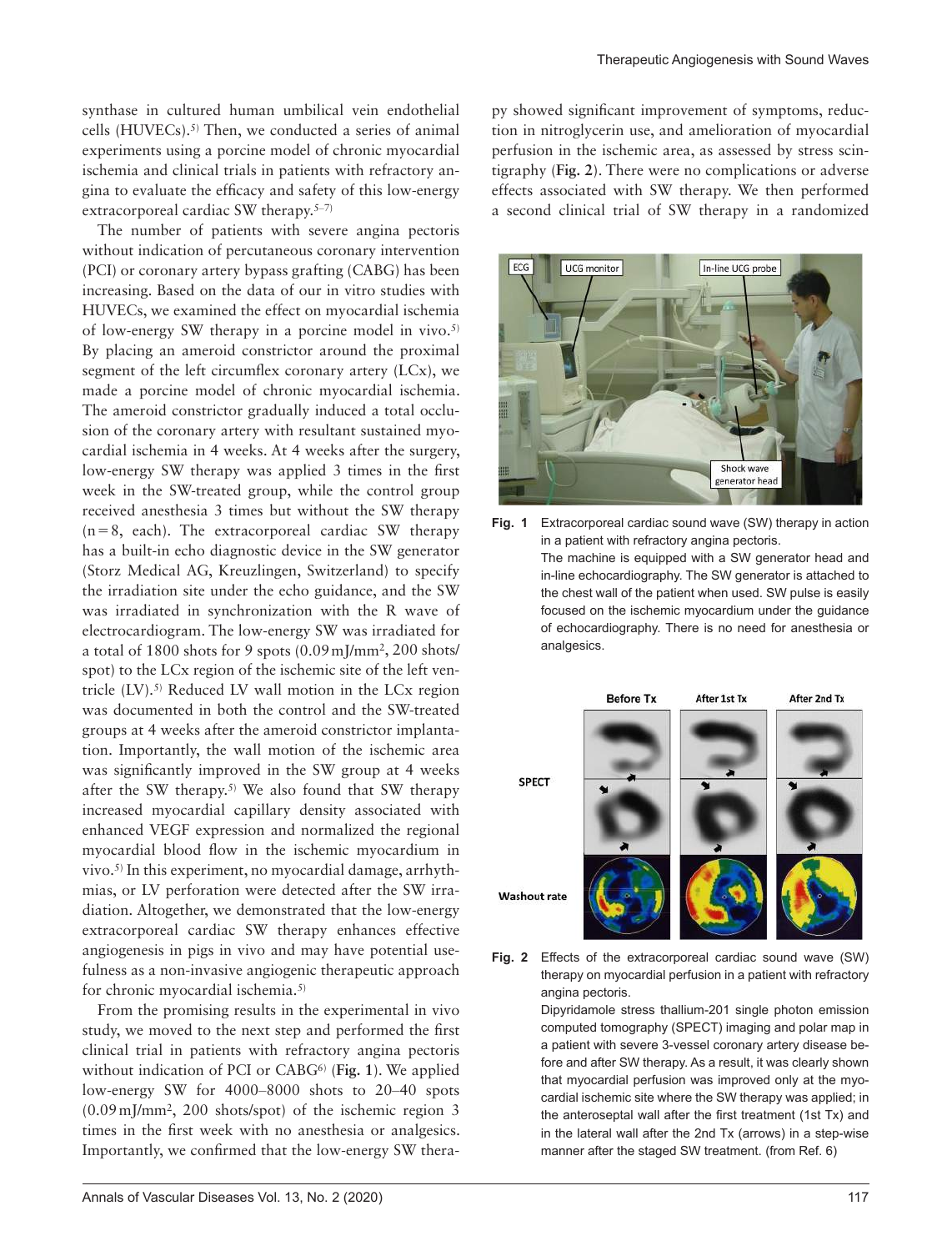and placebo-controlled manner.7) From the results of this second clinical trial, we demonstrated that the low-energy SW therapy improves LV function in severe IHD patients by inducing effective angiogenesis.7) Following our initial clinical studies, clinical trials were subsequently performed worldwide with positive results.<sup>8–14)</sup> Although it is still not clear whether it improves the long-term prognosis of angina patients, these results indicate that SW therapy improves the quality of life of those patients.

After the achievement of these positive results, we examined whether SW therapy is effective for treating a porcine model of LV remodeling after myocardial infarction in vivo.15) We found that the LV ejection fraction and LV end-diastolic volume were significantly improved in the SW group compared with the control group at 4 weeks after SW therapy.15) This was the first experiment that demonstrated SW therapy as an effective and noninvasive approach to ameliorate LV remodeling after myocardial infarction.15) In another porcine acute myocardial infarction (AMI) model, which is induced by myocardial ischemia with 90 min coronary occlusion and afterward reperfusion, SW therapy showed significant improvement of the LV ejection fraction in a condition closer to the clinical setting.16) From the promising results of the two AMI pig models in vivo, we performed the first clinical trial to evaluate the efficacy and safety of SW therapy in AMI patients.17) In this trial, we included 17 patients with AMI who were successfully treated with PCI (peak creatine kinase<4,000 U/l), and we applied SWs to the border zone of the infarcted LV area as adjunctive therapy at 2, 4, and 6 days after AMI.17) No procedure-related complications or any side effects were reported in this trial. We found that LV functions assessed by magnetic resonance imaging showed no signs of deleterious LV remodeling at 6 and 12 months after AMI.17)

# **2.2 Additional Indications of SW Therapy**

Based on the positive results mentioned previously, thereafter, various clinical trials were conducted to expand the indication of SW therapy. Generally, peripheral arterial disease (PAD), especially in patients with critical limb ischemia, is often associated with IHD, and the prognosis is poor.18–20) Thus, we first examined the effectiveness of SW therapy in a rabbit hindlimb ischemia model induced by the surgical excision of the entire unilateral femoral artery. Low-energy SW was irradiated for a total of 6,000 shots to 30 spots (0.09 mJ/mm2, 200 shots/spot) of the ischemic region 3 times a week for 3 consecutive weeks. Compared with the control group, blood flow and capillary density were significantly increased at 4 weeks after the operation in the SW group.21) Based on these experimental results, to evaluate the effectiveness of SW therapy in PAD patients, we performed the next clinical trial on 12 PAD patients with intermittent claudication (Fontaine stage II).<sup>22)</sup> Lowenergy SW was irradiated for a total of 8000 shots to 40 spots (0.1 mJ/mm2, 200 shots/spot) of the ischemic region 3 times a week for 3 consecutive weeks. We confirmed that patient symptoms, maximum walking distance, and peripheral perfusion were significantly improved in the SW group than in the control group.<sup>22)</sup> A subsequent study confirmed the effectiveness of low-energy SW therapy in PAD patients in Fontaine stages III and IV.<sup>23)</sup> As a result, by inducing effective angiogenesis, low-energy SW therapy could be a promising novel, non-invasive therapy for PAD patients.

Moreover, we further applied our low-energy SW therapy to patients with systemic sclerosis who suffer from Raynaud's phenomenon and digital skin ulcers.24) In the pathogenesis of digital skin ulcers, not only immune activation but also the endothelial damage and persistent vasospasms are considered to be involved.24) Several studies by our and other groups demonstrated that low-energy SW therapy enhances wound healing in rodents $25-28$ ) and humans.<sup>29,30)</sup> Interestingly, we confirmed that the local wound healing of skin ulcers in a mouse model was significantly enhanced by SW therapy, for which endothelial nitric oxide synthase (eNOS), VEGF, and subsequent angiogenesis may be involved in the process of wound repair.27) To examine whether low-energy SW therapy is effective in patients with digital skin ulcers, a clinical trial of 9 patients was conducted, demonstrating that SW therapy may be effective for the treatment of refractory digital ulcers due to systemic sclerosis.<sup>31)</sup>

In general, some cases of refractory lymphedema cannot be completely cured even by surgery, and such patients have limited treatment options. Thus, we next examined the beneficial effects of low-energy SW therapy on animal models of secondary lymphedema in vivo.<sup>32,33)</sup> The results showed that SW therapy significantly enhanced the expressions of VEGF-C and basic fibroblast growth factor (bFGF), which improved the lymphatic system and lymphatic density. From these results, low-energy SW therapy may also induce therapeutic lymphangiogenesis in lymphedema through the upregulations of VEGF-C and bFGF, suggesting that SW therapy is a non-invasive therapy for patients with lymphedema.32,33)

Finally, for the treatment of orthopedic diseases, such as bone non-unions, tendinosis calcarea, epicondylitis, and calcaneal spur, middle levels of SW have been widely used, expecting anti-inflammatory effects.34–37) In the rat spinal cord injury model, we have previously demonstrated that low-energy SW therapy exerts beneficial effects on the locomotor functions in vivo.38) Through the upregulation of VEGF, SW therapy attenuated nerve injury and promoted the recovery of locomotor function. This landmark study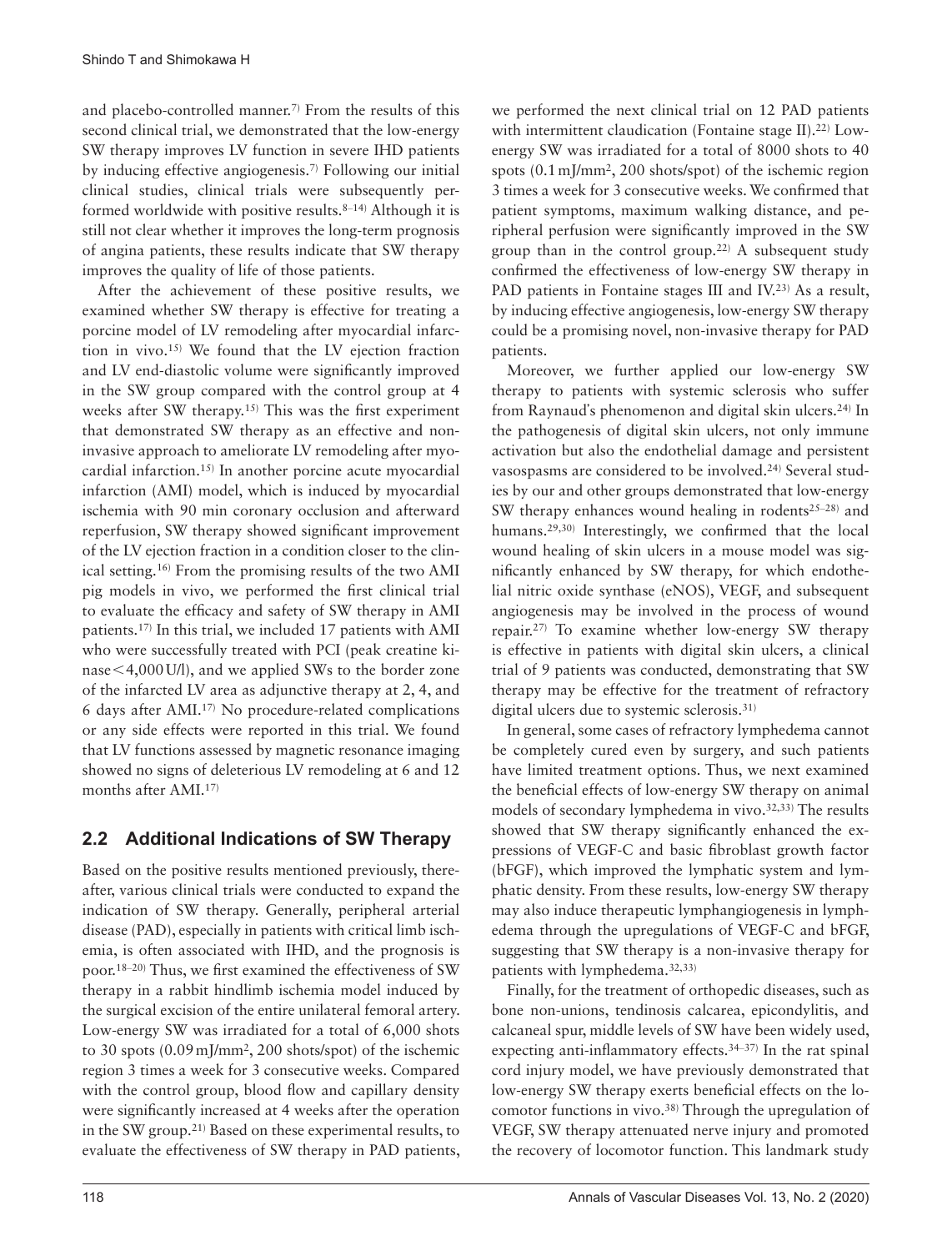demonstrated a new non-invasive therapeutic strategy with low-energy SW for spinal cord injury.<sup>38)</sup>

#### **3.1 Development of Low-Intensity Pulsed Ultrasound (LIPUS) Therapy for IHD**

As mentioned above, we reported that low-energy cardiac SW therapy induces neovascularization and effectively ameliorates myocardial dysfunction in animals and humans. Since both SW and ultrasound are SWs and they similarly travel straight through body tissue (fats, muscles, body fluids, etc.), we then examined the potential feasibility of LIPUS for the treatment of IHD as the next generation of non-invasive angiogenic therapy.39) Ultrasound is defined as the SW whose frequency is higher than the basic audible range for humans  $(>20$  kHz), and diagnostic ultrasonography has been widely used for more than 50 years. Recently, ultrasound is also used for therapeutic applications, including tumor ablation, thrombolysis, bone regeneration, and drug delivery system.39) The angiogenic potential of low-intensity ultrasound has been reported in several endothelial cells, chick chorioallantoic membrane, and a rat model of hind limb ischemia.40–42) We examined the various conditions of LIPUS, such as acoustic pressure and the number of cycles (1, 16, 32, 48, and 64), with a needle hydrophone (**Fig. 3**). The number of acoustic waves per 1 pulse is called the number of cycles, and generally, 1 cycle is a condition used for diagnostic devices. To prevent the temperature rise of the ultrasound probe, the estimated spatial peak temporal average intensity of LIPUS was controlled to keep it under the upper limit of acoustic output standards  $\left| \langle 720 \text{ mW/cm}^2 \rangle \right|$  for diagnostic ultrasound devices (U.S. Food and Drug Administration's Track 3 Limits). We identified that when LIPUS was applied to HUVECs, the maximal effect to upregulate VEGF messenger ribonucleic acid (mRNA) expression was noted at 32 cycles.43) Although higher intensity ultrasound is used for thrombolysis or tumor ablation (high-intensity focused ultrasound), the intensity of the LIPUS in our study was within the diagnostic range.<sup>44)</sup> With these findings, we were able to demonstrate that LIPUS therapy induces therapeutic angiogenesis and ameliorates myocardial ischemia in a porcine model of chronic myocardial ischemia.43) In this study, at 8 weeks (post-treatment), left ventricle ejection fraction (LVEF) was normalized in the LIPUS-treated group, whereas it remained unchanged in the control group without the LIPUS (**Fig. 4**). Indeed, the LIPUS therapy normalized global and regional myocardial functions and increased capillary density and regional myocardial blood flow in the chronically ischemic region without any adverse effects, and significantly enhanced protein expressions of VEGF, eNOS, and bFGF in the ischemic myocardium but not in the non-ischemic myocardium in vivo.43) Moreover, in a mouse model of AMI, LIPUS therapy enhanced angiogenesis, ameliorated post-myocardial infarction (MI) LV remodeling, and improved the mortality.45) In this study, we used LIPUS to treat the animals on days 1, 3, and 5 and found enhanced



**Fig. 3** Effects of low-intensity pulsed ultrasound (LIPUS) on human umbilical vein endothelial cells (HUVECs) in vitro. Acoustic pressure at various cycle numbers. LIPUS treatment upregulated mRNA expression of vascular endothelial growth factor (VEGF) in HUVECs in vitro with a maximum effect noted at 32 cycles. Results are expressed as mean±standard error of the mean (SEM) (n=9–11 each). (from Ref. 43)



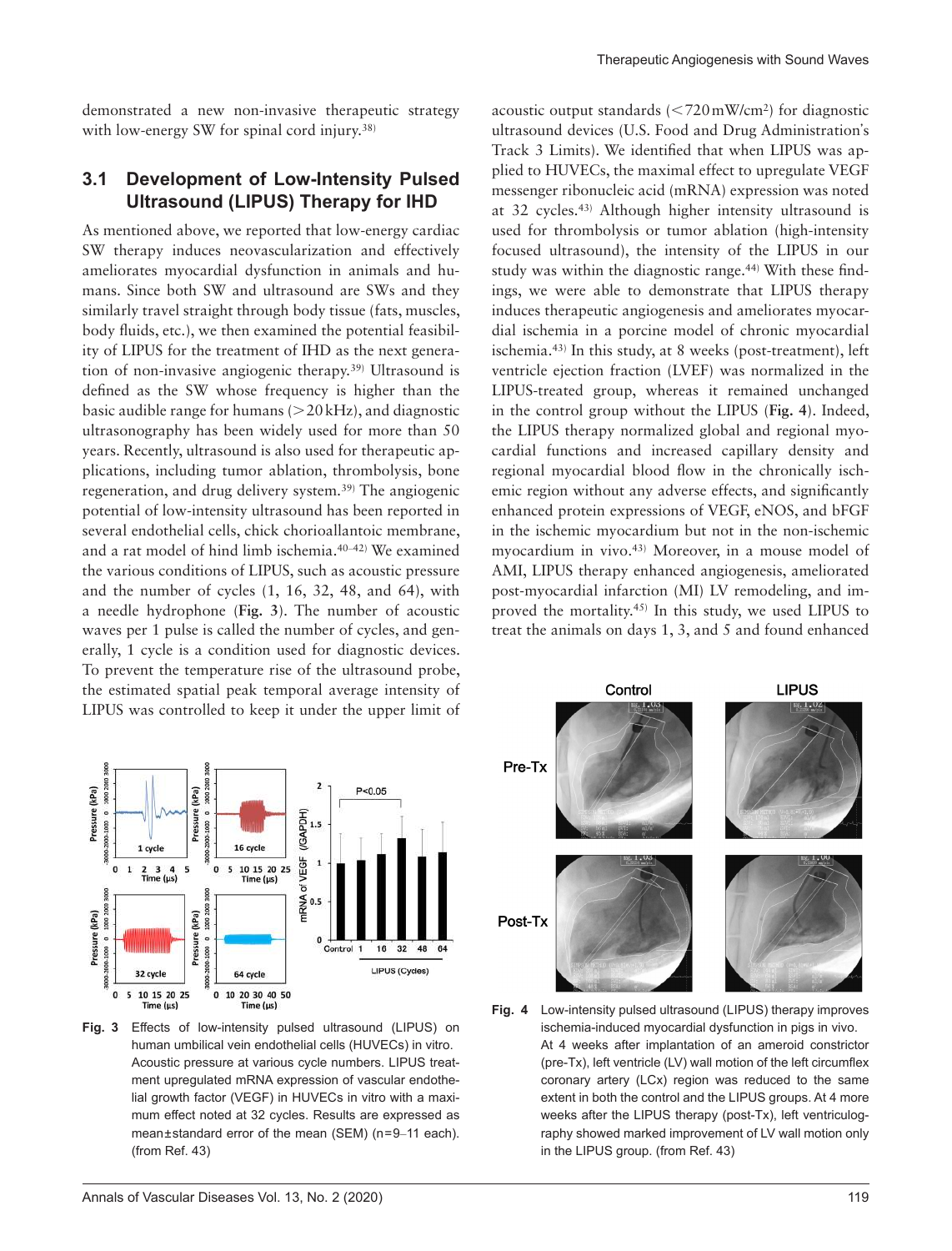phosphorylation of ERK1/2 and Akt on day 3 and the upregulation of VEGF and eNOS on day 6.45) Although the LIPUS therapy was performed only in the acute phase of AMI associated with the upregulation of VEGF and eNOS, it enhanced capillary density and ameliorated post-MI LV remodeling in the chronic phase.45) These results indicate that LIPUS therapy is an effective and safe therapeutic strategy for ischemia-induced myocardial dysfunction. Based on these encouraging results, in order to confirm the effectiveness and safety of LIPUS therapy in humans, we started a double blind, placebo-controlled trial in patients with severe angina pectoris at 10 cardiovascular institutes in Japan. We have already completed patient enrollment, and the trial will be completed in 2020.

# **3.2 Possible Mechanisms for the Beneficial Effects of LIPUS Therapy**

Vascular endothelial cells cover the inner surface of blood vessels and are directly exposed to blood flow-induced mechanical stimuli, including shear stress. These stimuli invoke specific responses within the cells, leading to changes in their intrinsic structure and function.46) Endothelial cells may sense these stimuli and convert them into a sequence of biological responses. Caveolae are flask-like invaginations of the plasma membrane 40–80 nm in diameter organized by caveolins.47,48) One of the important functions of the caveolae is the conversion of mechanical stimuli into chemical signals by flow-sensing organelles transmitted into the cells, called mechanotransduction.47) Caveolins bind to a variety of proteins involved in the signaling pathways such as G-protein subunits, tyrosine kinases, NO synthase, small GTPases, and growth factor receptors.49–52) Caveolar membranes are also enriched in cholesterol, glycosphingolipids, and signaling enzymes such as Src kinase.<sup>53)</sup> In addition, caveolae are reported to respond to cell stretch, thus contributing to stretchinduced signaling.54) On the other hand, integrins are reported to regulate multiple pathways, including Erk,  $PI_3K$ , FAK, Src, and Rho GTPases.<sup>55-57)</sup> Although caveolin-1 has no extracellular component, it plays an important role in sensing mechanical stress or the distortion of the extracellular membranes through interaction with  $\beta_1$ integrin.51,52,58–60) In cultured cell experiments, the degree of the LIPUS-induced upregulation of mRNA was higher in HUVECs than in human cardiomyocytes, suggesting that vascular endothelial cells may be the main player for the LIPUS-induced angiogenesis.45) Microarray analysis showed that not only the VEGF signaling pathway but also the focal adhesion pathway were significantly affected by LIPUS.45) The focal adhesion pathway contains several proteins on the cell membrane, including caveolin-1 and  $\beta_1$ -integrin, both of which are known to play key roles in the mechanotransduction process.47,48) Especially, caveolin-1 is required to maintain the structure of caveolae.47,48) The results of our siRNA experiments suggest that caveolin-1,  $\beta_1$ -integrin, Fyn, FAK, ERK1/2, and Akt are all involved in the LIPUS-induced upregulation of VEGF.45) In addition, we found that the conformational changes of caveolae by either the knockdown of serum deprivation-response protein with small interfering RNA or administration of methyl-β-cyclodextrin suppressed the LIPUS-induced upregulation of VEGF.<sup>45)</sup> Furthermore, we demonstrated that the beneficial effects of LIPUS therapy on post-MI LV remodeling were blunted in Cav-1-knockout (KO) mice.45) LIPUS-induced upregulation of angiogenic molecules was also blunted in the eCav-1-KO mice, suggesting that endothelial cells play pivotal roles in the angiogenic effects of LIPUS therapy.45) Taken together, these results suggest that acoustic streaming by LIPUS induces distortion of caveolae on endothelial cells, which then transmits the mechanical stimuli to intracellular signaling pathways with subsequent phosphorylation of Fyn, FAK, Erk1/2, and Akt and resultant enhanced expression of VEGF and angiogenesis45) (**Fig. 5**). We also confirmed that the same mechanisms are involved in the angiogenic effects of low-energy SW61) (**Fig. 5**).

The molecules mentioned above, such as Fyn, FAK,  $\beta_1$ integrin and Caveolin-1, are also known to play key roles in cell proliferation and angiogenesis induced by mechanical stimuli (e.g., shear stress) on the surface of vascular endothelial cells.51–53) Microarray analysis also suggested that LIPUS exerts biological effects on cell cycles, metabolic pathways, RNA transport, deoxyribonucleic acid (DNA) replication, mRNA surveillance, mismatch repair, and protein export in addition to its angiogenic effects.45) Ultrasound has been reported to induce sonoporation and subsequent influx of calcium ion, which was correlated to LIPUS-induced bioeffects in cultured cells.62) Thus, LIPUS may exert several biological effects through alteration of intracellular calcium ion levels, and this point remains to be fully elucidated in future studies. Finally, it is reported that the shear stress-induced intracellular signaling is mediated by the activation of  $\beta_1$ -integrin and concurrent caveolin-1 phosphorylation.<sup>63)</sup> β<sub>1</sub>-integrin-mediated activation of the ERK1/2 and  $PI_3$ -Akt pathways is mediated by caveolin-1.64) In our study, endothelial expression of caveolin-1 was enhanced in the infarcted area early after AMI in mice and autopsy samples of AMI patients, suggesting that the abrupt reduction in coronary flow and shear stress affects endothelial cells in the ischemic myocardium to upregulate caveolin-1, leading to an increased sensitivity to LIPUS.<sup>45)</sup> Moreover, we examined whether LIPUS therapy also ameliorates contractile dysfunction in LV pressure-overloaded hearts in vivo.<sup>65)</sup> Chronic LV pressure overload was induced with transverse aortic con-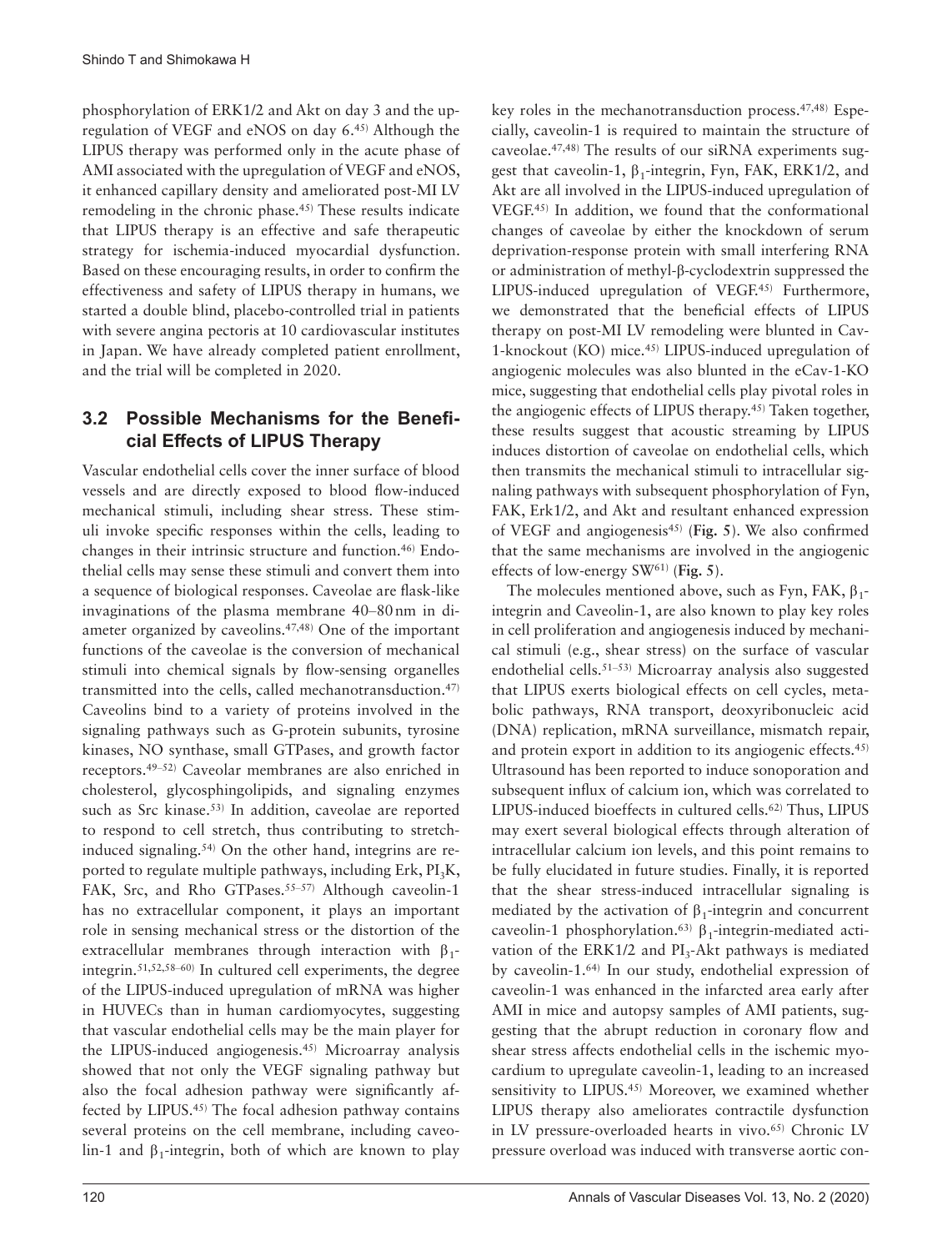

**Fig. 5** Proposed molecular mechanisms for angiogenesis induced sound waves (SWs). Results from our gene-targeting studies suggest that the acoustic streaming by sound waves (low-intensity pulsed ultrasound (LIPUS) and low-energy SW) induces distortion of the caveolae with  $β_1$ -integrin and caveolin-1, which transmits the mechanical stimuli into intracellular signaling pathways and that the subsequent phosphorylation of Fyn and FAK induces Erk1/2 and Akt phosphorylation, leading to enhanced expression of endothelial nitric oxide synthase (eNOS) and vascular endothelial growth factor (VEGF) and subsequent angiogenesis. (from Refs. 45 and 61)

striction (TAC) in mice, and at 8 weeks after TAC, TACinduced LV dysfunction was significantly ameliorated in the LIPUS-treated group compared with the control group.65) LIPUS therapy may also ameliorate contractile dysfunction in chronically pressure-overloaded hearts through enhanced myocardial angiogenesis and attenuated perivascular fibrosis.65)

## **3.3 Additional Important Indications of the LIPUS Therapy**

Based on experimental studies of the heart, we aimed to expand the indications of our LIPUS therapy for other disorders, and one of them is dementia. In 2015, approximately 47 million patients worldwide were diagnosed as having dementia, and it is estimated that by 2050, more than 131 million patients will be diagnosed.66) However, at this moment, no curative treatment is available for vascular dementia (VaD) or Alzheimer's disease (AD), 67,68) both of which comprise the most common causes of dementia. It was reported that low-intensity ultrasound (but not pulsed ultrasound like ours) increases the production of a brain-derived neurotrophic factor in astrocytes<sup>69)</sup> and nerve growth factor in PC12 cells<sup>70)</sup> and promotes nerve regeneration.71) Recent studies have suggested

Annals of Vascular Diseases Vol. 13, No. 2 (2020) 121

that cerebral microcirculatory dysfunction, especially reduced NO bioavailability, plays an important role in the pathogenesis of AD in addition to VaD.72,73) Based on our encouraging results in animal models of myocardial ischemia and these recent studies, we performed basic experiments using 2 mouse models of dementia (VaD and AD) to examine our hypothesis that whole-brain LIPUS therapy is useful for the treatment of dementia.<sup>74)</sup> We used bilateral carotid artery stenosis as a VaD model,<sup>74)</sup> and we used 5XFAD transgenic mice as an AD model.74) Interestingly, our LIPUS therapy markedly ameliorated cognitive impairments (e.g., Y-maze test and/or passive avoidance test) associated with improved cerebral blood flow in both models.74) In the VaD model, LIPUS therapy significantly increased CD31-positive endothelial cells and Olig2-positive oligodendrocyte precursor cells, while in the AD model, it reduced Iba-1-positive microglias and amyloid-β (Aβ plaque)74) (**Fig. 6**). Mechanistically, in both models, RNA-sequencing showed that endotheliumrelated genes such as eNOS were significantly upregulated. Moreover, significant correlations were noted between the increases in glial cells and neurotrophin and eNOS expressions.74) Importantly, these preferable effects of LIPUS were totally absent in eNOS-KO mice.<sup>74)</sup> These results indicate the effectiveness and safety of the whole-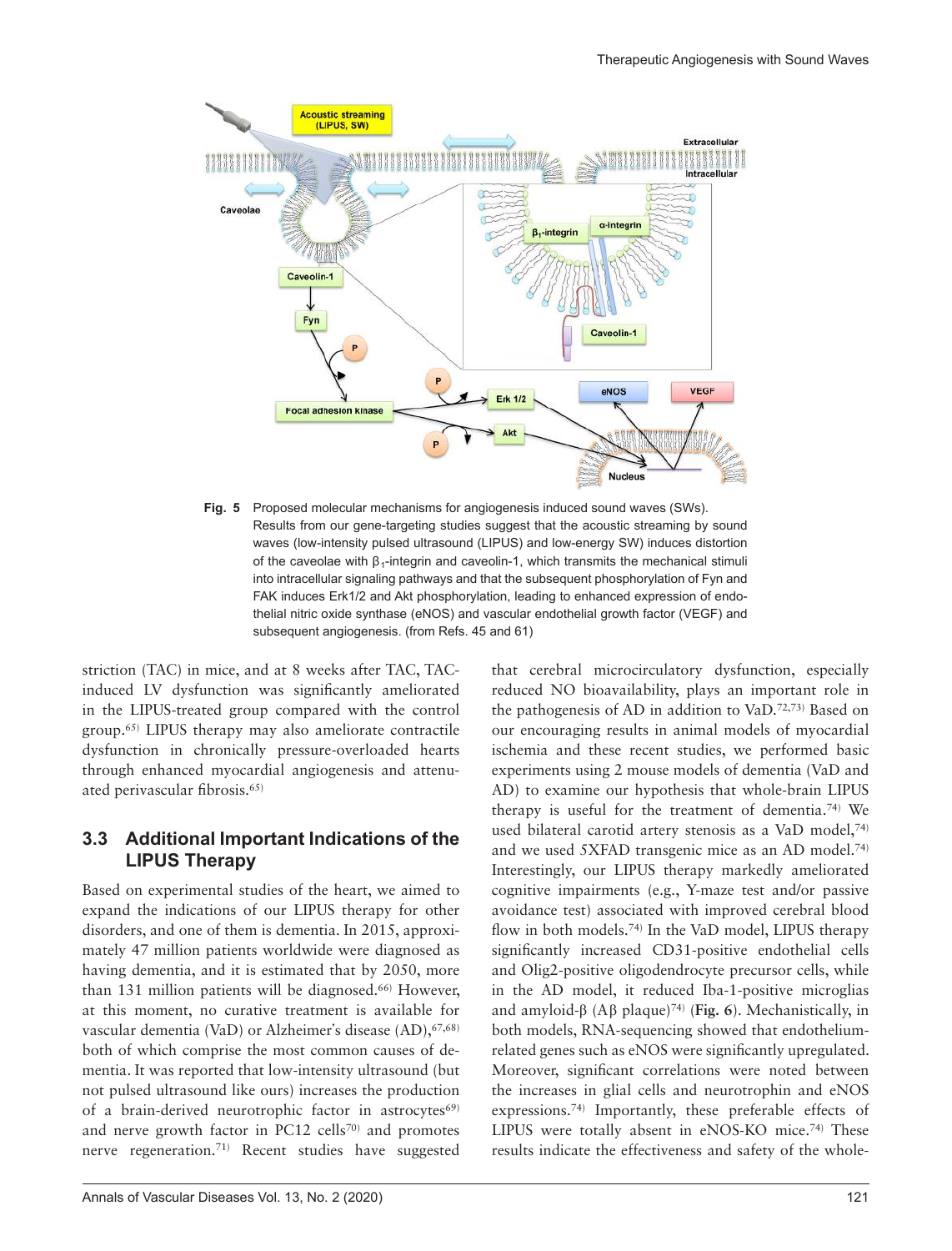

**Fig. 6** Low-intensity pulsed ultrasound (LIPUS) therapy reduces Aβ plaques in the Alzheimer's disease model in mice. Representative images of coronal sections immunostained for Aβ (stained in brown) on day 86 after LIPUS treatment; the lower 3 panels show magnified views of the cerebral cortex, hippocampus, and thalamus. As compared with the control group, LIPUS therapy markedly reduced the Aβ deposition throughout the brain. The scale bars represent 500 µm (whole-brain) or 50 µm (lower 3 panels). (from Ref. 70)

brain LIPUS for dementia and the involvement of eNOS as a common molecular mechanism74) (**Fig. 7**). Based on these encouraging results, we have started a single-center, double blind, placebo-controlled trial with whole-brain LIPUS therapy for patients with AD. The trial will be completed in 2021.

## **4.1 Conclusion**

Novel physiotherapy applying SW or LIPUS showed a new possibility for angiogenic therapy, and a series of evidence has been emerging. Interestingly, we were able to demonstrate that common intracellular mechanisms and pathways appear to be involved in the angiogenic effects of SW and LIPUS, including  $\beta_1$ -integrin/caveolin-1 in the endothelial caveolae, ERK1/2 and Akt phosphorylations, VEGF/eNOS expressions, and eventually, endothelial proliferation.45,61) However, the physical characteristics are different between the two SWs; SW therapy produces strong shear stress, while LIPUS has low shear stress with some thermal effects. Thus, it is important to use the two





Our findings indicate that activation of endothelial nitric oxide synthase (eNOS) plays a key role for the beneficial effects of LIPUS therapy in both models. eNOS increases proliferation of oligodendrocyte precursor cells (OPCs) in the vascular dementia (VaD) model and decreases microglias in the Alzheimer's disease (AD) model. The proliferation of OPCs leads to an increase in mature oligodendrocytes, ultimately leading to re-myelination. eNOS also inhibits production and accumulation of Aβ. eNOS-induced angiogenesis plays an important role in neurogenesis via a change in cerebral blood flow. Finally, the cognitive dysfunction can be ameliorated by re-myelination, angiogenesis, and neurogenesis in the VaD model, and by reduced microgliosis and Aβ plaques and increased angiogenesis in the AD model. (from Ref. 70)

SWs properly according to the target organ. For example, SW therapy may be more suitable for applying to hard tissues, such as bones and cartilage, while LIPUS may be more suitable for soft tissues, such as the brain and internal organs. Furthermore, although SW therapy has a potential risk of pulmonary hemorrhage, LIPUS has no apparent adverse effects independent of its target organ. The beneficial effects of SW therapy and LIPUS may be commonly mediated by enhanced various intrinsic pathways, where mechanotransduction and its downstream pathways appear to be involved. Although the precise intracellular mechanisms remain to be fully elucidated, low-energy extracorporeal SW and LIPUS therapies are promising as effective, safe, and non-invasive approaches for not only ischemic cardiovascular disorders but also a wide range of ischemic/inflammatory disorders.

## **Acknowledgments**

The authors thank the collaborators at Kyushu University (Takeshita A, Nishida T, Oi K, Uwatoku T, Abe K, Eto M, Matsumoto M, Fukumoto Y, Ito A, Matoba T, Kishi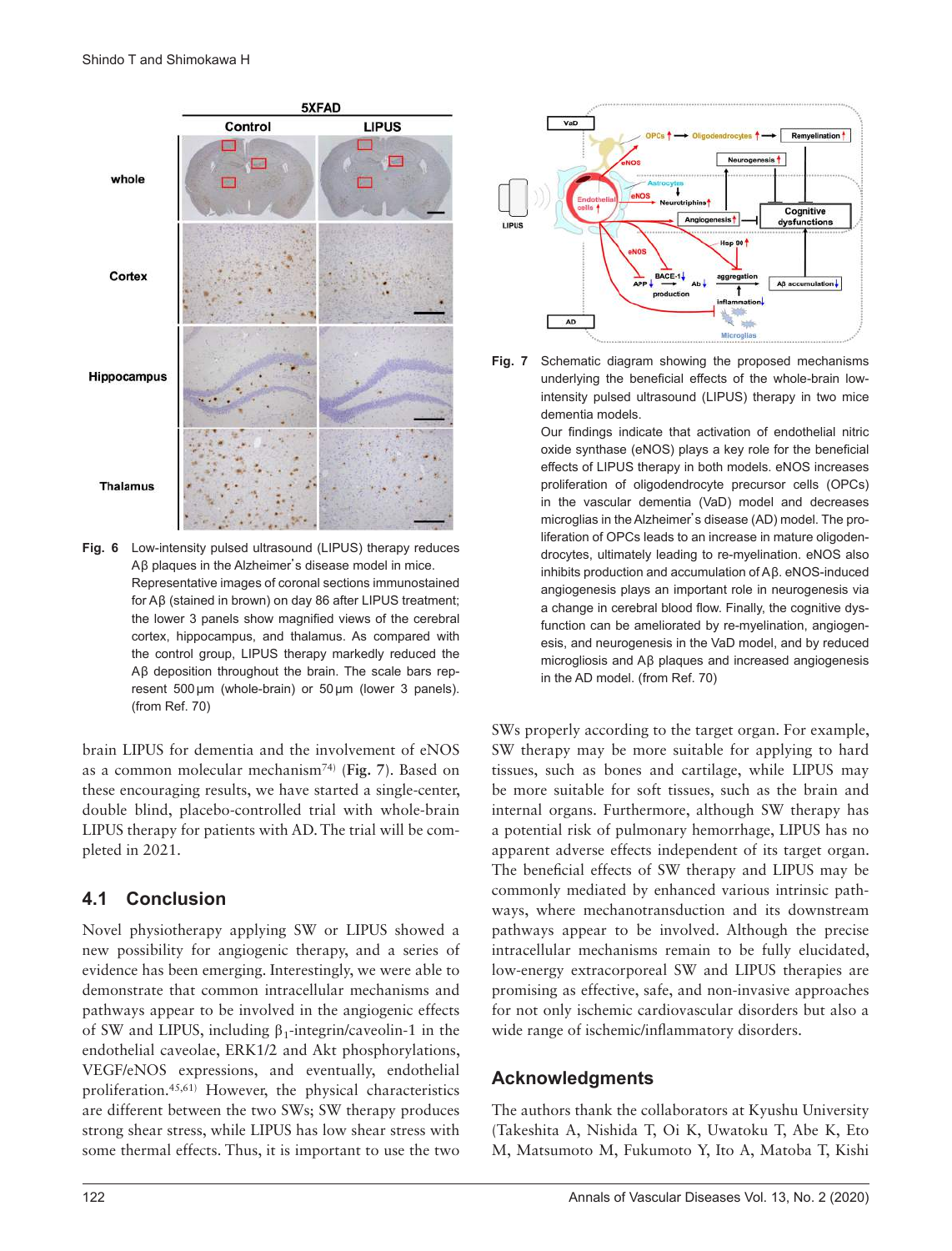T) and those at Tohoku University (Ito K, Kikuchi Y, Ito Y, Shiroto T, Tsuburaya R, Aizawa K, Hao K, Fukumoto Y, Takahashi J, Takeda M, Nakayama M, Yasuda S, Kuriyama S, Tsuji I, Hanawa K, Hasebe Y, Hasegawa H, Kanai H, Kagaya Y, Nishimiya K, Ogata T, Kurosawa R, Eguchi K, Monma Y, Ichijo S, Hatanaka K, Miyata S, Kasukabe S, Taki H, Watanabe Y, Nishihara A, and Yamashita H).

#### **Sources of Funding**

This study was supported in part by the grants-in-aid for scientific research from the Japanese Ministry of Education, Culture, Sports, Science, and Technology, Tokyo, Japan, the Japanese Ministry of Health, Labor, and Welfare, Tokyo, Japan, and the Japan Agency for Medical Research and Development (AMED), Tokyo, Japan.

#### **Disclosure Statements**

None

## **Author Contributions**

Study conception: HS Data collection: TS Investigation: all authors Writing: all authors Funding acquisition: HS Critical review and revision: all authors Final approval of the article: all authors Accountability for all aspects of the work: all authors

#### **References**

- [1\) Gospodarowicz D, Neufeld G, Schweigerer L. Fibroblast](http://dx.doi.org/10.1002/jcp.1041330405)  [growth factor: structural and biological properties. J Cell](http://dx.doi.org/10.1002/jcp.1041330405)  [Physiol Suppl 1987;](http://dx.doi.org/10.1002/jcp.1041330405) **133 Suppl 5**: 15-26.
- [2\) Folkman J. Tumor angiogenesis: therapeutic implications. N](http://dx.doi.org/10.1056/NEJM197111182852108)  [Engl J Med 1971;](http://dx.doi.org/10.1056/NEJM197111182852108) **285**: 1182-6.
- 3) Ferrara N. Vascular endothelial growth factor and the regulation of angiogenesis. Recent Prog Horm Res 2000; **55**: 15-35; discussion, 35-6.
- [4\) Vale PR, Isner JM, Rosenfield K. Therapeutic angiogenesis in](http://dx.doi.org/10.1111/j.1540-8183.2001.tb00367.x)  [critical limb and myocardial ischemia. J Interv Cardiol 2001;](http://dx.doi.org/10.1111/j.1540-8183.2001.tb00367.x)  **14**[: 511-28.](http://dx.doi.org/10.1111/j.1540-8183.2001.tb00367.x)
- [5\) Nishida T, Shimokawa H, Oi K, et al. Extracorporeal cardiac](http://dx.doi.org/10.1161/01.CIR.0000148849.51177.97)  [shock wave therapy markedly ameliorates ischemia-induced](http://dx.doi.org/10.1161/01.CIR.0000148849.51177.97)  [myocardial dysfunction in pigs in vivo. Circulation 2004;](http://dx.doi.org/10.1161/01.CIR.0000148849.51177.97)  **110**[: 3055-61.](http://dx.doi.org/10.1161/01.CIR.0000148849.51177.97)
- [6\) Fukumoto Y, Ito A, Uwatoku T, et al. Extracorporeal cardiac](http://dx.doi.org/10.1097/00019501-200602000-00011)  [shock wave therapy ameliorates myocardial ischemia in pa](http://dx.doi.org/10.1097/00019501-200602000-00011)[tients with severe coronary artery disease. Coron Artery Dis](http://dx.doi.org/10.1097/00019501-200602000-00011)  2006; **17**[: 63-70.](http://dx.doi.org/10.1097/00019501-200602000-00011)
- [7\) Kikuchi Y, Ito K, Ito Y, et al. Double-blind and placebo-con](http://dx.doi.org/10.1253/circj.CJ-09-1028)[trolled study of the effectiveness and safety of extracorporeal](http://dx.doi.org/10.1253/circj.CJ-09-1028)

[cardiac shock wave therapy for severe angina pectoris. Circ](http://dx.doi.org/10.1253/circj.CJ-09-1028)  J 2010; **74**[: 589-91.](http://dx.doi.org/10.1253/circj.CJ-09-1028)

- [8\) Khattab AA, Brodersen B, Schuermann-Kuchenbrandt D,](http://dx.doi.org/10.1016/j.ijcard.2006.08.030)  [et al. Extracorporeal cardiac shock wave therapy: first ex](http://dx.doi.org/10.1016/j.ijcard.2006.08.030)[perience in the everyday practice for treatment of chronic](http://dx.doi.org/10.1016/j.ijcard.2006.08.030)  [refractory angina pectoris. Int J Cardiol 2007;](http://dx.doi.org/10.1016/j.ijcard.2006.08.030) **121**: 84-5.
- [9\) Prinz C, Lindner O, Bitter T, et al. Extracorporeal cardiac](http://dx.doi.org/10.1155/2009/639594)  [shock wave therapy ameliorates clinical symptoms and im](http://dx.doi.org/10.1155/2009/639594)[proves regional myocardial blood flow in a patient with](http://dx.doi.org/10.1155/2009/639594)  [severe coronary artery disease and refractory angina. Case](http://dx.doi.org/10.1155/2009/639594)  [Rep Med 2009;](http://dx.doi.org/10.1155/2009/639594) **2009**: 639594.
- [10\) Vasyuk YA, Hadzegova AB, Shkolnik EL, et al. Initial clinical](http://dx.doi.org/10.1111/j.1751-7133.2010.00182.x)  [experience with extracorporeal shock wave therapy in treat](http://dx.doi.org/10.1111/j.1751-7133.2010.00182.x)[ment of ischemic heart failure. Congest Heart Fail 2010;](http://dx.doi.org/10.1111/j.1751-7133.2010.00182.x) **16**: [226-30.](http://dx.doi.org/10.1111/j.1751-7133.2010.00182.x)
- [11\) Wang Y, Guo T, Cai HY, et al. Cardiac shock wave therapy](http://dx.doi.org/10.1002/clc.20811)  [reduces angina and improves myocardial function in pa](http://dx.doi.org/10.1002/clc.20811)[tients with refractory coronary artery disease. Clin Cardiol](http://dx.doi.org/10.1002/clc.20811)  2010; **33**[: 693-9.](http://dx.doi.org/10.1002/clc.20811)
- [12\) Wang Y, Guo T, Ma TK, et al. A modified regimen of ex](http://dx.doi.org/10.1186/1476-7120-10-35)[tracorporeal cardiac shock wave therapy for treatment of](http://dx.doi.org/10.1186/1476-7120-10-35)  [coronary artery disease. Cardiovasc Ultrasound 2012;](http://dx.doi.org/10.1186/1476-7120-10-35) **10**: [35.](http://dx.doi.org/10.1186/1476-7120-10-35)
- [13\) Yang P, Guo T, Wang W, et al. Randomized and double-blind](http://dx.doi.org/10.1007/s00380-012-0244-7)  [controlled clinical trial of extracorporeal cardiac shock wave](http://dx.doi.org/10.1007/s00380-012-0244-7)  [therapy for coronary heart disease. Heart Vessels 2013;](http://dx.doi.org/10.1007/s00380-012-0244-7) **28**: [284-91.](http://dx.doi.org/10.1007/s00380-012-0244-7)
- [14\) Schmid JP, Capoferri M, Wahl A, et al. Cardiac shock wave](http://dx.doi.org/10.1111/j.1755-5922.2012.00313.x)  [therapy for chronic refractory angina pectoris. A prospective](http://dx.doi.org/10.1111/j.1755-5922.2012.00313.x)  [placebo-controlled randomized trial. Cardiovasc Ther 2013;](http://dx.doi.org/10.1111/j.1755-5922.2012.00313.x)  **31**[: e1-6.](http://dx.doi.org/10.1111/j.1755-5922.2012.00313.x)
- [15\) Uwatoku T, Ito K, Abe K, et al. Extracorporeal cardiac shock](http://dx.doi.org/10.1097/MCA.0b013e328089f19b)  [wave therapy improves left ventricular remodeling after](http://dx.doi.org/10.1097/MCA.0b013e328089f19b)  [acute myocardial infarction in pigs. Coron Artery Dis 2007;](http://dx.doi.org/10.1097/MCA.0b013e328089f19b)  **18**[: 397-404.](http://dx.doi.org/10.1097/MCA.0b013e328089f19b)
- [16\) Ito Y, Ito K, Shiroto T, et al. Cardiac shock wave therapy](http://dx.doi.org/10.1097/MCA.0b013e32833aec62)  [ameliorates left ventricular remodeling after myocardial](http://dx.doi.org/10.1097/MCA.0b013e32833aec62)  [ischemia-reperfusion injury in pigs in vivo. Coron Artery Dis](http://dx.doi.org/10.1097/MCA.0b013e32833aec62)  2010; **21**[: 304-11.](http://dx.doi.org/10.1097/MCA.0b013e32833aec62)
- [17\) Kagaya Y, Ito K, Takahashi J, et al. Low-energy cardiac](http://dx.doi.org/10.1097/MCA.0000000000000577)  [shockwave therapy to suppress left ventricular remodeling](http://dx.doi.org/10.1097/MCA.0000000000000577)  [in patients with acute myocardial infarction: first-in-human](http://dx.doi.org/10.1097/MCA.0000000000000577)  [study. Coron Artery Dis 2018;](http://dx.doi.org/10.1097/MCA.0000000000000577) **29**: 294-300.
- [18\) Hiatt WR. Medical treatment of peripheral arterial disease](http://dx.doi.org/10.1056/NEJM200105243442108)  [and claudication. N Engl J Med 2001;](http://dx.doi.org/10.1056/NEJM200105243442108) **344**: 1608-21.
- [19\) Wennberg PW. Approach to the patient with peripheral arte](http://dx.doi.org/10.1161/CIRCULATIONAHA.113.000502)[rial disease. Circulation 2013;](http://dx.doi.org/10.1161/CIRCULATIONAHA.113.000502) **128**: 2241-50.
- [20\) Jaff MR, White CJ, Hiatt WR, et al. An update on methods](http://dx.doi.org/10.1002/ccd.26122)  [for revascularization and expansion of the TASC lesion clas](http://dx.doi.org/10.1002/ccd.26122)[sification to include below-the-knee arteries: a supplement to](http://dx.doi.org/10.1002/ccd.26122)  [the inter-society consensus for the management of peripheral](http://dx.doi.org/10.1002/ccd.26122)  [arterial disease \(TASC II\): The TASC steering committee.](http://dx.doi.org/10.1002/ccd.26122)  [Catheter Cardiovasc Interv 2015;](http://dx.doi.org/10.1002/ccd.26122) **86**: 611-25.
- [21\) Oi K, Fukumoto Y, Ito K, et al. Extracorporeal shock wave](http://dx.doi.org/10.1620/tjem.214.151)  [therapy ameliorates hindlimb ischemia in rabbits. Tohoku J](http://dx.doi.org/10.1620/tjem.214.151)  [Exp Med 2008;](http://dx.doi.org/10.1620/tjem.214.151) **214**: 151-8.
- [22\) Serizawa F, Ito K, Kawamura K, et al. Extracorporeal shock](http://dx.doi.org/10.1253/circj.CJ-11-1216)  [wave therapy improves the walking ability of patients with](http://dx.doi.org/10.1253/circj.CJ-11-1216)  [peripheral artery disease and intermittent claudication. Circ](http://dx.doi.org/10.1253/circj.CJ-11-1216)  J 2012; **76**[: 1486-93.](http://dx.doi.org/10.1253/circj.CJ-11-1216)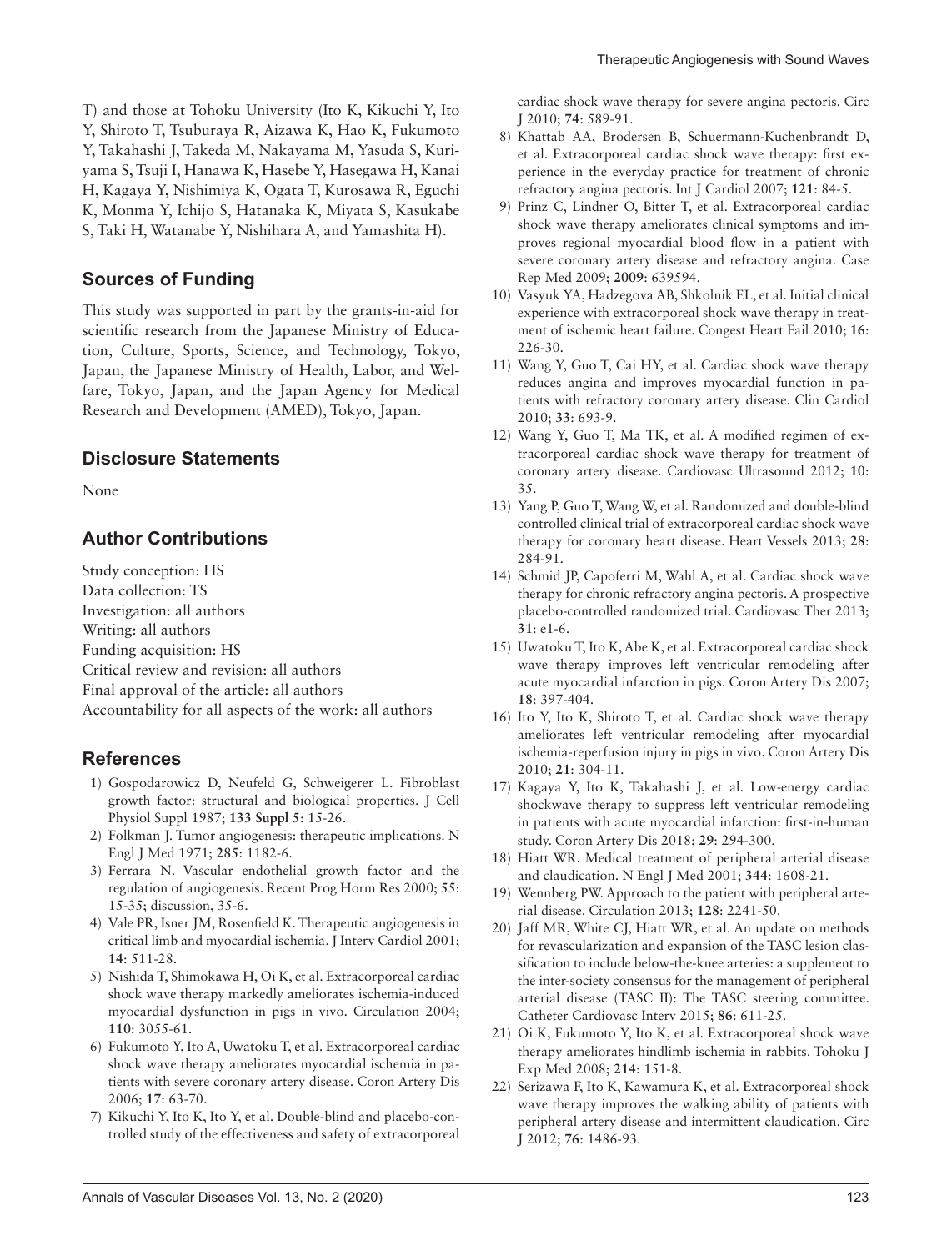- [23\) Tara S, Miyamoto M, Takagi G, et al. Low-energy extracor](http://dx.doi.org/10.1272/jnms.81.19)[poreal shock wave therapy improves microcirculation blood](http://dx.doi.org/10.1272/jnms.81.19)  [flow of ischemic limbs in patients with peripheral arterial](http://dx.doi.org/10.1272/jnms.81.19)  [disease: pilot study. J Nippon Med Sch 2014;](http://dx.doi.org/10.1272/jnms.81.19) **81**: 19-27.
- [24\) Abraham DJ, Varga J. Scleroderma: from cell and molecular](http://dx.doi.org/10.1016/j.it.2005.09.004)  [mechanisms to disease models. Trends Immunol 2005;](http://dx.doi.org/10.1016/j.it.2005.09.004) **26**: [587-95.](http://dx.doi.org/10.1016/j.it.2005.09.004)
- [25\) Stojadinovic A, Elster EA, Anam K, et al. Angiogenic re](http://dx.doi.org/10.1007/s10456-008-9120-6)[sponse to extracorporeal shock wave treatment in murine](http://dx.doi.org/10.1007/s10456-008-9120-6)  [skin isografts. Angiogenesis 2008;](http://dx.doi.org/10.1007/s10456-008-9120-6) **11**: 369-80.
- [26\) Yan X, Zeng B, Chai Y, et al. Improvement of blood flow,](http://dx.doi.org/10.1097/SAP.0b013e318172ba1f)  [expression of nitric oxide, and vascular endothelial growth](http://dx.doi.org/10.1097/SAP.0b013e318172ba1f)  [factor by low-energy shockwave therapy in random-pattern](http://dx.doi.org/10.1097/SAP.0b013e318172ba1f)  [skin flap model. Ann Plast Surg 2008;](http://dx.doi.org/10.1097/SAP.0b013e318172ba1f) **61**: 646-53.
- [27\) Hayashi D, Kawakami K, Ito K, et al. Low-energy extracor](http://dx.doi.org/10.1111/j.1524-475X.2012.00851.x)[poreal shock wave therapy enhances skin wound healing](http://dx.doi.org/10.1111/j.1524-475X.2012.00851.x)  [in diabetic mice: a critical role of endothelial nitric oxide](http://dx.doi.org/10.1111/j.1524-475X.2012.00851.x)  [synthase. Wound Repair Regen 2012;](http://dx.doi.org/10.1111/j.1524-475X.2012.00851.x) **20**: 887-95.
- [28\) Weihs AM, Fuchs C, Teuschl AH, et al. Shock wave treat](http://dx.doi.org/10.1074/jbc.M114.580936)[ment enhances cell proliferation and improves wound heal](http://dx.doi.org/10.1074/jbc.M114.580936)[ing by ATP release-coupled extracellular signal-regulated ki](http://dx.doi.org/10.1074/jbc.M114.580936)[nase \(ERK\) activation. J Biol Chem 2014;](http://dx.doi.org/10.1074/jbc.M114.580936) **289**: 27090-104.
- [29\) Saggini R, Figus A, Troccola A, et al. Extracorporeal shock](http://dx.doi.org/10.1016/j.ultrasmedbio.2008.01.010)  [wave therapy for management of chronic ulcers in the lower](http://dx.doi.org/10.1016/j.ultrasmedbio.2008.01.010)  [extremities. Ultrasound Med Biol 2008;](http://dx.doi.org/10.1016/j.ultrasmedbio.2008.01.010) **34**: 1261-71.
- [30\) Moretti B, Notarnicola A, Maggio G, et al. The management](http://dx.doi.org/10.1186/1471-2474-10-54)  [of neuropathic ulcers of the foot in diabetes by shock wave](http://dx.doi.org/10.1186/1471-2474-10-54)  [therapy. BMC Musculoskelet Disord 2009;](http://dx.doi.org/10.1186/1471-2474-10-54) **10**: 54.
- [31\) Saito S, Ishii T, Kamogawa Y, et al. Extracorporeal shock](http://dx.doi.org/10.1620/tjem.238.39)  [wave therapy for digital ulcers of systemic sclerosis: a phase](http://dx.doi.org/10.1620/tjem.238.39)  [2 pilot study. Tohoku J Exp Med 2016;](http://dx.doi.org/10.1620/tjem.238.39) **238**: 39-47.
- [32\) Kubo M, Li TS, Kamota T, et al. Extracorporeal shock wave](http://dx.doi.org/10.1016/j.jvs.2010.03.017)  [therapy ameliorates secondary lymphedema by promoting](http://dx.doi.org/10.1016/j.jvs.2010.03.017)  [lymphangiogenesis. J Vasc Surg 2010;](http://dx.doi.org/10.1016/j.jvs.2010.03.017) **52**: 429-34.
- [33\) Serizawa F, Ito K, Matsubara M, et al. Extracorporeal shock](http://dx.doi.org/10.1016/j.ejvs.2011.02.029)  [wave therapy induces therapeutic lymphangiogenesis in a rat](http://dx.doi.org/10.1016/j.ejvs.2011.02.029)  [model of secondary lymphedema. Eur J Vasc Endovasc Surg](http://dx.doi.org/10.1016/j.ejvs.2011.02.029)  2011; **42**[: 254-60.](http://dx.doi.org/10.1016/j.ejvs.2011.02.029)
- [34\) Ogden JA, Alvarez RG, Levitt R, et al. Shock wave therapy](http://dx.doi.org/10.1097/00003086-200106000-00005)  [\(Orthotripsy\) in musculoskeletal disorders. Clin Orthop](http://dx.doi.org/10.1097/00003086-200106000-00005)  [Relat Res 2001;](http://dx.doi.org/10.1097/00003086-200106000-00005) **387**: 22-40.
- [35\) Birnbaum K, Wirtz DC, Siebert CH, et al. Use of extracor](http://dx.doi.org/10.1007/s00402-001-0365-4)[poreal shock-wave therapy \(ESWT\) in the treatment of non](http://dx.doi.org/10.1007/s00402-001-0365-4)[unions. A review of the literature. Arch Orthop Trauma Surg](http://dx.doi.org/10.1007/s00402-001-0365-4)  2002; **122**[: 324-30.](http://dx.doi.org/10.1007/s00402-001-0365-4)
- [36\) Wang CJ. Extracorporeal shockwave therapy in musculo](http://dx.doi.org/10.1186/1749-799X-7-11)[skeletal disorders. J Orthop Surg Res 2012;](http://dx.doi.org/10.1186/1749-799X-7-11) **7**: 11.
- [37\) Al-Abbad H, Simon JV. The effectiveness of extracorporeal](http://dx.doi.org/10.1177/1071100712464354)  [shock wave therapy on chronic Achilles tendinopathy: a](http://dx.doi.org/10.1177/1071100712464354)  [systematic review. Foot Ankle Int 2013;](http://dx.doi.org/10.1177/1071100712464354) **34**: 33-41.
- [38\) Yamaya S, Ozawa H, Kanno H, et al. Low-energy extracor](http://dx.doi.org/10.3171/2014.8.JNS132562)[poreal shock wave therapy promotes vascular endothelial](http://dx.doi.org/10.3171/2014.8.JNS132562)  [growth factor expression and improves locomotor recovery](http://dx.doi.org/10.3171/2014.8.JNS132562)  [after spinal cord injury. J Neurosurg 2014;](http://dx.doi.org/10.3171/2014.8.JNS132562) **121**: 1514-25.
- [39\) ter Haar G. Therapeutic applications of ultrasound. Prog](http://dx.doi.org/10.1016/j.pbiomolbio.2006.07.005)  [Biophys Mol Biol 2007;](http://dx.doi.org/10.1016/j.pbiomolbio.2006.07.005) **93**: 111-29.
- [40\) Barzelai S, Sharabani-Yosef O, Holbova R, et al. Low](http://dx.doi.org/10.1016/j.ultrasmedbio.2005.08.010)[intensity ultrasound induces angiogenesis in rat hind-limb](http://dx.doi.org/10.1016/j.ultrasmedbio.2005.08.010)  [ischemia. Ultrasound Med Biol 2006;](http://dx.doi.org/10.1016/j.ultrasmedbio.2005.08.010) **32**: 139-45.
- [41\) Mizrahi N, Seliktar D, Kimmel E. Ultrasound-induced an-](http://dx.doi.org/10.1016/j.ultrasmedbio.2007.05.007)

[giogenic response in endothelial cells. Ultrasound Med Biol](http://dx.doi.org/10.1016/j.ultrasmedbio.2007.05.007)  2007; **33**[: 1818-29.](http://dx.doi.org/10.1016/j.ultrasmedbio.2007.05.007)

- 42) Ramli R, Reher P, Harris M, et al. The effect of ultrasound on angiogenesis: an in vivo study using the chick chorioallantoic membrane. Int J Oral Maxillofac Implants 2009; **24**: 591-6.
- [43\) Hanawa K, Ito K, Aizawa K, et al. Low-intensity pulsed ul](http://dx.doi.org/10.1371/journal.pone.0104863)[trasound induces angiogenesis and ameliorates left ventricu](http://dx.doi.org/10.1371/journal.pone.0104863)[lar dysfunction in a porcine model of chronic myocardial](http://dx.doi.org/10.1371/journal.pone.0104863)  [ischemia. PLoS One 2014;](http://dx.doi.org/10.1371/journal.pone.0104863) **9**: e104863.
- [44\) Maloney E, Hwang JH. Emerging HIFU applications in can](http://dx.doi.org/10.3109/02656736.2014.969789)[cer therapy. Int J Hyperthermia 2015;](http://dx.doi.org/10.3109/02656736.2014.969789) **31**: 302-9.
- [45\) Shindo T, Ito K, Ogata T, et al. Low-intensity pulsed ultra](http://dx.doi.org/10.1161/ATVBAHA.115.306477)[sound enhances angiogenesis and ameliorates left ventricular](http://dx.doi.org/10.1161/ATVBAHA.115.306477)  [dysfunction in a mouse model of acute myocardial infarc](http://dx.doi.org/10.1161/ATVBAHA.115.306477)[tion. Arterioscler Thromb Vasc Biol 2016;](http://dx.doi.org/10.1161/ATVBAHA.115.306477) **36**: 1220-9.
- [46\) Mizrahi N, Seliktar D, Kimmel E. Ultrasound-induced an](http://dx.doi.org/10.1016/j.ultrasmedbio.2007.05.007)[giogenic response in endothelial cells. Ultrasound Med Biol](http://dx.doi.org/10.1016/j.ultrasmedbio.2007.05.007)  2007; **33**[: 1818-29.](http://dx.doi.org/10.1016/j.ultrasmedbio.2007.05.007)
- [47\) Parton RG. Cell biology-life without caveolae. Science 2001;](http://dx.doi.org/10.1126/science.1065677)  **293**[: 2404-5.](http://dx.doi.org/10.1126/science.1065677)
- [48\) Parton RG, del Pozo MA. Caveolae as plasma membrane](http://dx.doi.org/10.1038/nrm3512)  [sensors, protectors and organizers. Nat Rev Mol Cell Biol](http://dx.doi.org/10.1038/nrm3512)  2013; **14**[: 98-112.](http://dx.doi.org/10.1038/nrm3512)
- [49\) Sedding DG, Hermsen J, Seay U, et al. Caveolin-1 facilitates](http://dx.doi.org/10.1161/01.RES.0000160610.61306.0f)  [mechanosensitive protein kinase B \(Akt\) signaling in vitro](http://dx.doi.org/10.1161/01.RES.0000160610.61306.0f)  [and in vivo. Circ Res 2005;](http://dx.doi.org/10.1161/01.RES.0000160610.61306.0f) **96**: 635-42.
- [50\) Sonveaux P, Martinive P, DeWever J, et al. Caveolin-1 ex](http://dx.doi.org/10.1161/01.RES.0000136344.27825.72)[pression is critical for vascular endothelial growth factor](http://dx.doi.org/10.1161/01.RES.0000136344.27825.72)[induced ischemic hindlimb collateralization and nitric oxide](http://dx.doi.org/10.1161/01.RES.0000136344.27825.72)[mediated angiogenesis. Circ Res 2004;](http://dx.doi.org/10.1161/01.RES.0000136344.27825.72) **95**: 154-61.
- [51\) del Pozo MA, Balasubramanian N, Alderson NB, et al.](http://dx.doi.org/10.1038/ncb1293)  [Phospho-caveolin-1 mediates integrin-regulated membrane](http://dx.doi.org/10.1038/ncb1293)  [domain internalization. Nat Cell Biol 2005;](http://dx.doi.org/10.1038/ncb1293) **7**: 901-8.
- 52) Zemljič [Jokhadar Š, Majhenc J, Svetina S, et al. Positioning](http://dx.doi.org/10.1002/cbin.10155)  of integrin β[1, caveolin-1 and focal adhesion kinase on the](http://dx.doi.org/10.1002/cbin.10155)  [adhered membrane of spreading cells. Cell Biol Int 2013;](http://dx.doi.org/10.1002/cbin.10155) **37**: [1276-84.](http://dx.doi.org/10.1002/cbin.10155)
- [53\) Wary KK, Mariotti A, Zurzolo C, et al. A requirement for ca](http://dx.doi.org/10.1016/S0092-8674(00)81604-9)[veolin-1 and associated kinase Fyn in integrin signaling and](http://dx.doi.org/10.1016/S0092-8674(00)81604-9)  [anchorage-dependent cell growth. Cell 1998;](http://dx.doi.org/10.1016/S0092-8674(00)81604-9) **94**: 625-34.
- [54\) Yu J, Bergaya S, Murata T, et al. Direct evidence for the role](http://dx.doi.org/10.1172/JCI27100)  [of caveolin-1 and caveolae in mechanotransduction and re](http://dx.doi.org/10.1172/JCI27100)[modeling of blood vessels. J Clin Invest 2006;](http://dx.doi.org/10.1172/JCI27100) **116**: 1284-91.
- [55\) Salanueva IJ, Cerezo A, Guadamillas MC, et al. Integrin](http://dx.doi.org/10.1111/j.1582-4934.2007.00109.x)  [regulation of caveolin function. J Cell Mol Med 2007;](http://dx.doi.org/10.1111/j.1582-4934.2007.00109.x) **11**: [969-80.](http://dx.doi.org/10.1111/j.1582-4934.2007.00109.x)
- [56\) Shyy JY, Chien S. Role of integrins in endothelial mechano](http://dx.doi.org/10.1161/01.RES.0000038487.19924.18)[sensing of shear stress. Circ Res 2002;](http://dx.doi.org/10.1161/01.RES.0000038487.19924.18) **91**: 769-75.
- [57\) Bock-Marquette I, Saxena A, White MD, et al. Thymosin](http://dx.doi.org/10.1038/nature03000)  [beta4 activates integrin-linked kinase and promotes cardiac](http://dx.doi.org/10.1038/nature03000)  [cell migration, survival and cardiac repair. Nature 2004;](http://dx.doi.org/10.1038/nature03000)  **432**[: 466-72.](http://dx.doi.org/10.1038/nature03000)
- [58\) Yeo MG, Oh HJ, Cho HS, et al. Phosphorylation of Ser 21](http://dx.doi.org/10.1002/jcp.22335)  [in Fyn regulates its kinase activity, focal adhesion targeting,](http://dx.doi.org/10.1002/jcp.22335)  [and is required for cell migration. J Cell Physiol 2011;](http://dx.doi.org/10.1002/jcp.22335) **226**: [236-47.](http://dx.doi.org/10.1002/jcp.22335)
- [59\) Gervasio OL, Phillips WD, Cole L, et al. Caveolae respond to](http://dx.doi.org/10.1242/jcs.084376)  [cell stretch and contribute to stretch-induced signaling. J Cell](http://dx.doi.org/10.1242/jcs.084376)  Sci 2011; **124**[: 3581-90.](http://dx.doi.org/10.1242/jcs.084376)